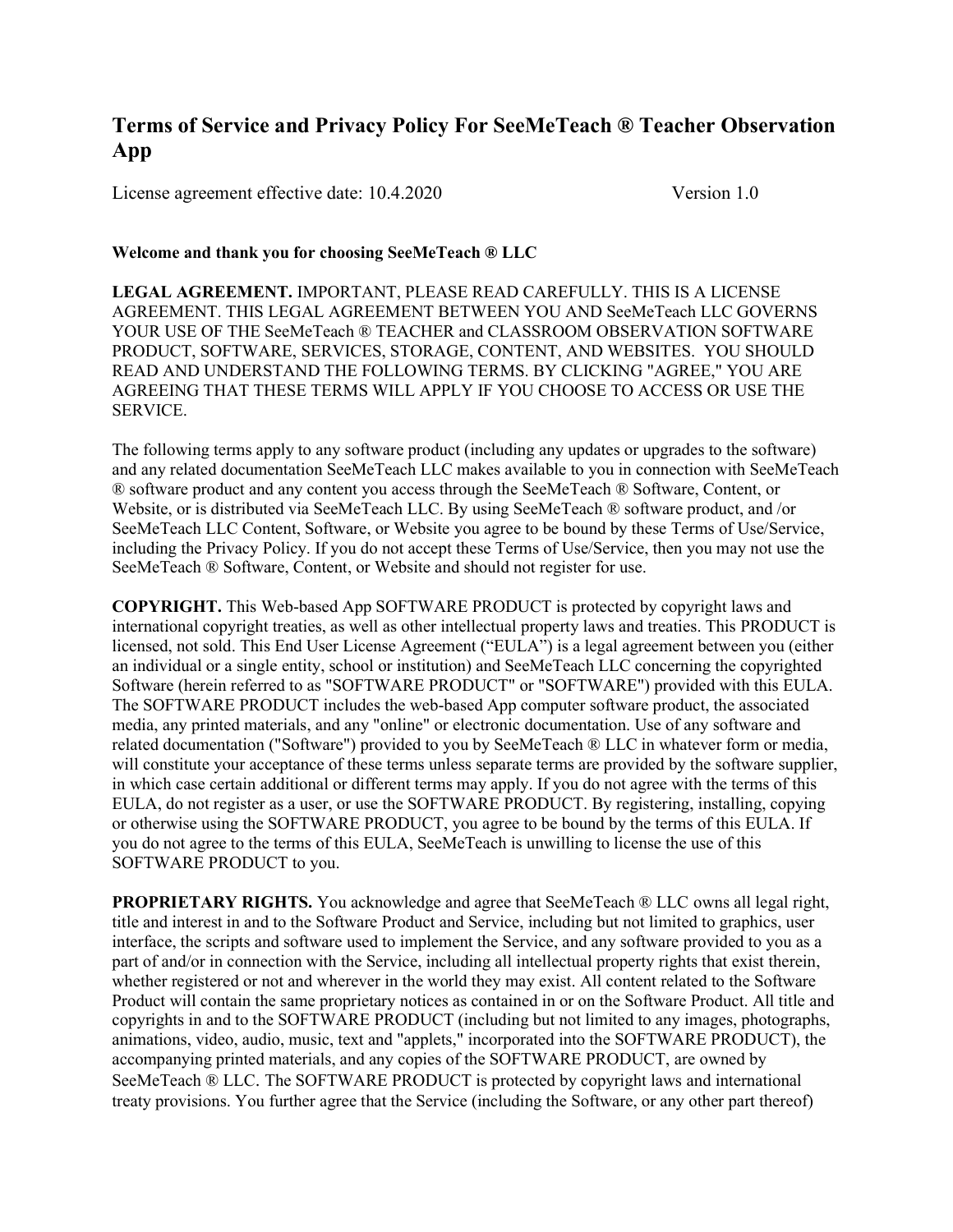contains proprietary and confidential information that is protected by applicable intellectual property and other laws, including but not limited to copyright. You agree that you will not use such proprietary information or materials in any way whatsoever except for use of the Service in compliance with this Agreement. You acknowledge no title to the intellectual property in the Software Product. You further acknowledge that title and full ownership rights to the Software Product will remain the exclusive property of SeeMeTeach ® LLC and you will not acquire any rights to the Software Product, except as expressly set forth in this agreement. No portion of the Service may be reproduced in any form or by any means, except as expressly permitted in these terms. You may not copy the printed materials accompanying the SOFTWARE PRODUCT unless permission is specified by SeeMeTeach ® LLC within the materials, or by obtaining express written permission from SeeMeTeach ® LLC.

ELIGIBLE LICENSEES. This Software Product is available for license solely to individuals, schools, or institutions, with no right of duplication or further distribution, licensing, or sub-licensing. IF YOU DO NOT REGISTER AND SUBSCRIBE THEN DO NOT USE THE SOFTWARE.

**LIMITATIONS ON USE.** You agree to use the SeeMeTeach  $\mathcal{R}$  only for purposes permitted by this Agreement, and only to the extent permitted by any applicable law, regulation, or generally accepted practice in the applicable jurisdiction. If your use of the SEEMETEACH ® App or other behavior intentionally or unintentionally threatens SeeMeTeach ® LLC's ability to provide service, SeeMeTeach ® LLC shall be entitled to take all reasonable steps to protect the App, which may include suspension of your access to cloud storage or future upgrades. Repeated violations of the limitations may result in terminating your account.

Upon your access of the SeeMeTeach ® app and payment of any fees (including taxes), the party offering the SOFTWARE PRODUCT grants you a non-exclusive right to view, use, and display such content, solely through the SeeMeTeach ® software and solely for your personal, non-commercial use. For SeeMeTeach ® content made available for access through a subscription or membership program, you may access the content only as long as you remain an active member of that program. SeeMeTeach ® content is licensed, not sold, to you by the Content Provider. The Content Provider may include additional terms for use within its SeeMeTeach ® Content. Those terms will also apply, but these terms will govern in the event of a conflict. Unless specifically indicated otherwise, you may not sell, rent, lease, distribute, broadcast, sublicense, or otherwise assign any rights to the SeeMeTeach ® Content or any portion of it to any third party, and you may not remove or modify any proprietary notices or labels on the SeeMeTeach ® Content. In addition, you may not attempt to bypass, modify, defeat, or otherwise circumvent any digital rights management system or other content protection or features used as part of the SeeMeTeach ® Content or SeeMeTeach ® Software. Risk of loss for SeeMeTeach ® Content transfers when you download or access the SeeMeTeach ® Content. You may use SeeMeTeach ® Software solely for purposes of accessing SeeMeTeach ® Content and other features of the SeeMeTeach ® Software provided by SeeMeTeach ® LLC and as permitted by these Terms of Use. You may not incorporate any portion of the SeeMeTeach ® Software into other programs or compile any portion of it in combination with other programs, or copy, modify, create derivative works of, distribute, assign any rights to, or license the SeeMeTeach ® Software in whole or in part. SeeMeTeach ® Software is the property of SeeMeTeach ® LLC and is protected by the United States and international copyright laws.

NO RESALE OF SERVICE. You agree that you will not reproduce, copy, duplicate, sell, resell, rent or trade the Service (or any part thereof) for any purpose. Specifically, any user may not utilize the SOFTWARE PRODUCT in any manner related to a commercial service, or for any manner related directly or indirectly to consulting, coaching, assessment or evaluation purposes, unless entering into a licensing agreement with SeeMeTeach ® LLC prior to such use. You may not use the SOFTWARE PRODUCT or CONTENT for purposes of profit unless obtaining written permission and a licensing agreement from SeeMeTeach ® LLC before use. Failure to procure licensing prior to commercial,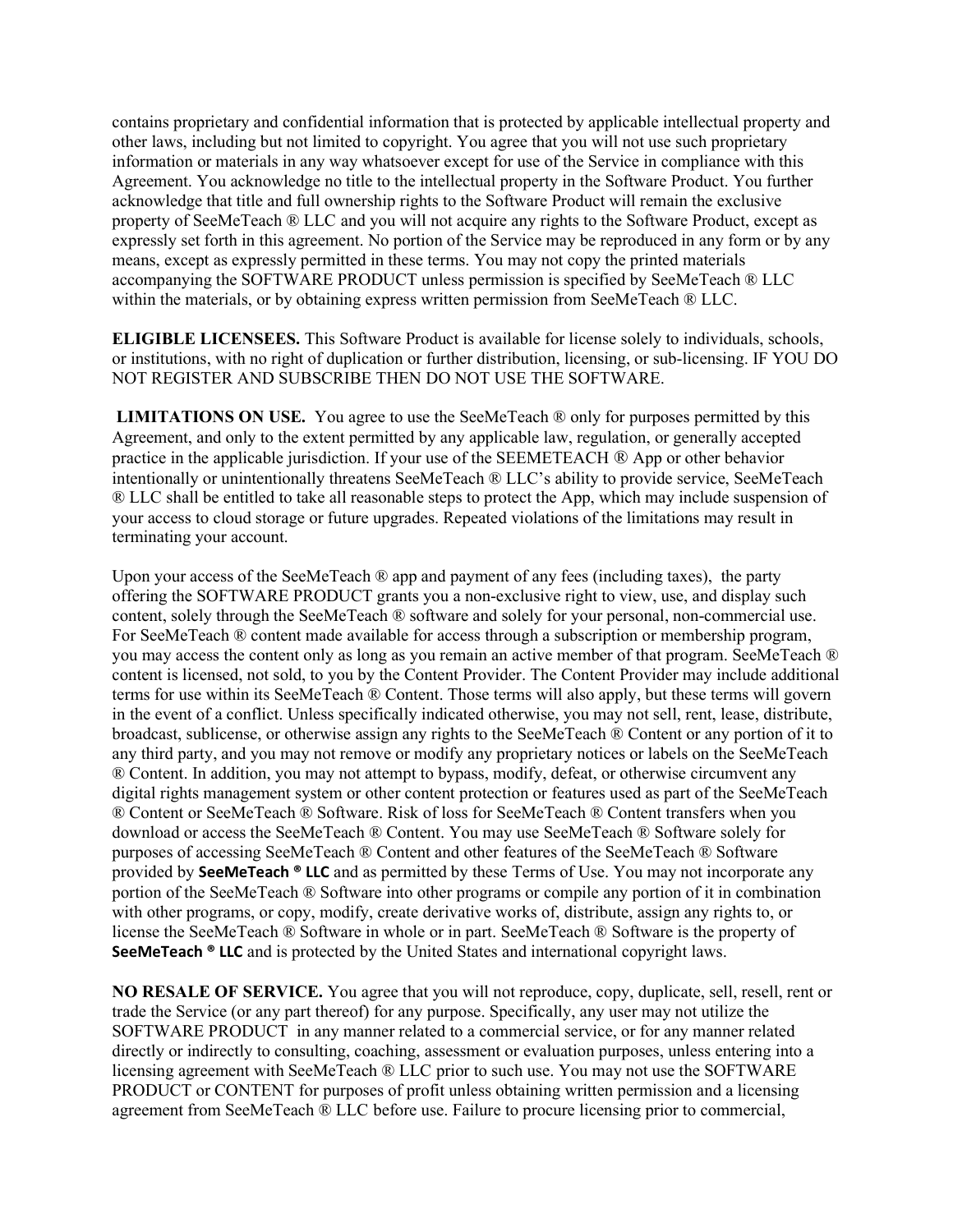consulting, assessment, evaluation, or coaching services use will result in litigation with a penalty equal to multiples of the standard licensing fee, and may disqualify the user for future registration and use of the SOFTWARE PRODUCT and content.

NO CONVEYANCE. Nothing in this Agreement shall be construed to convey to you any interest, title, or license in the SOFTWARE PRODUCT ID, email address, domain name, or similar resource used by you in connection with the Service.

NO RIGHT OF SURVIVORSHIP. You agree that your Account is non-transferable and that any rights to your SOFTWARE PRODUCT ID or Content within your Account terminate upon your death.

RENTAL. You may not loan, rent, or lease the SOFTWARE to other parties.

EXPORT CONTROL. Use of the Service and Software, including transferring, posting, or uploading data, software or other Content via the Service, may be subject to the export and import laws of the United States and other countries. You agree to comply with all applicable export and import laws and regulations. In particular, but without limitation, the Software may not be exported or re-exported (a) into any U.S. embargoed countries or (b) to anyone on the U.S. Treasury Department's list of Specially Designated Nationals or the U.S. Department of Commerce Denied Person's List or Entity List. By using the Software or Service, you represent and warrant that you are not located in any such country or on any such list. You also agree that you will not use the Software or Service for any purposes prohibited by United States law, including, without limitation, the development, design, manufacture or production of missiles, nuclear, chemical or biological weapons. You further agree not to upload to your account any data or software that cannot be exported without prior written government authorization, including, but not limited to, certain types of encryption software, without first obtaining that authorization. This assurance and commitment shall survive termination of this Agreement.

LIMITATION OF LIABILITY. SeeMeTeach ® LLC's entire liability and your exclusive remedy under this EULA shall not exceed the price paid for the Software, if any. In no event shall SeeMeTeach ® LLC or its suppliers be liable to you for:

- 1. any consequential, special, incidental or indirect damages of any kind arising out of the use or inability to use the software, even if SeeMeTeach ® LLC or its supplier has been advised of the possibility of such damages, or any claim by a third party, or
- 2. any indirect, special, incidental, punitive, exemplary or consequential damages, or
- 3. any loss of use, data, content, goodwill, business, profits, or other intangible losses, regardless of legal theory.

By agreeing to the Terms of Service/Use I agree and will not hold SeeMeTeach ® LLC (nor any of its officers) liable in any manner, for any use or misuse of the SeeMeTeach ® Observation App or SeeMeTeach ® Content, no matter the circumstance or condition. SeeMeTeach ® is a classroom observation tool and may contain errors (temporary with regard to particular versions or otherwise) that might affect data collection or analysis of the data collected. The developers of SeeMeTeach ® will attempt to use the website and Training Manual as the vehicle to alert users of any known issues with regard to errors, but will not, under any circumstances, guarantee the software is free from errors. While the developers have worked to create a tool in which users can collect data with acceptable levels of validity and reliability, users, due to varying levels of skill and training, should not assume, nor have confidence in, high validity and reliability of the data collected and the analysis provided.

NO LIABILITY FOR CONSEQUENTIAL DAMAGES. In no event shall SeeMeTeach ® LLC or its suppliers be liable for any damages whatsoever (including, without limitation, incidental, direct, indirect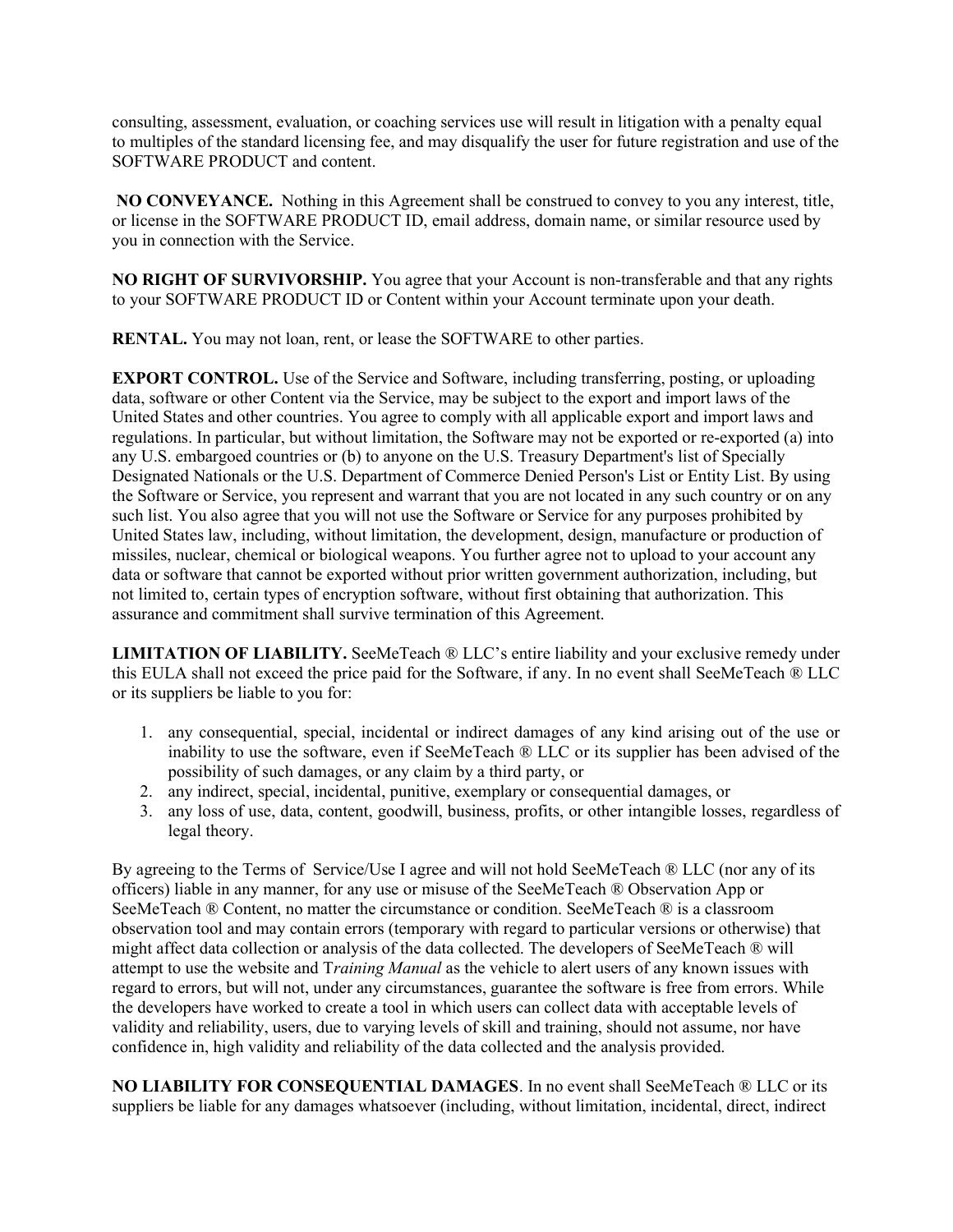special and consequential damages, damages for loss of business profits, business interruption, loss of business information, or other pecuniary loss) arising out of the use or inability to use this SOFTWARE PRODUCT, even if SeeMeTeach LLC has been advised of the possibility of such damages. Because some states/countries do not allow the exclusion or limitation of liability for consequential or incidental damages, the above limitation may not apply to you.

INDEMNIFICATION BY YOU. If you distribute the SOFTWARE PRODUCT in violation of this Agreement, you agree to indemnify, hold harmless and defend SeeMeTeach LLC and its suppliers from and against any claims or lawsuits, including attorney's fees that arise or result from the use or distribution of the Software Product in violation of this Agreement. You agree to indemnify, defend and hold SeeMeTeach LLC and its affiliates, officers, employees, agents, suppliers, licensors and distributors, and their employees, contractors, agents, officers, and directors, harmless from and against any and all claims, damages, obligations, losses, demands, costs or debt, and expenses (including without limitation, reasonable attorney fees, and expenses), relating to or arising from (i) your use or misuse of the Services, Your Content, or Our Stuff, or the use, misuse, of content of anyone associated with your account; (ii) your violation of any term of this TOS, including without limitation your breach of any of the representations and warranties above; (iii) your violation of any third-party right, including without limitation any right of privacy or intellectual property rights; (iv) your violation of any applicable law, rule or regulation; (v) your Content or any content that is submitted via your account including without limitation misleading, false, or inaccurate information; (vi) your willful misconduct; or (vii) any other party's access and use of the Services with your unique username, password or other appropriate security code.

MODIFICATIONS. We may revise these TOS from time to time, with or without notice to you, so you should review this page periodically. You are responsible for reviewing the TOS, and you will be deemed to have agreed to any such modification or amendment to the TOS by your decision to continue to use or access the Services.

UPGRADES. If the SOFTWARE is an upgrade from an earlier release or previously released version, you now may use that upgraded product only in accordance with this EULA.

DEVICES AND ACCOUNTS. This SOFTWARE PRODUCT was designed to be used as a web-based App. Use may require compatible devices, Internet access, and certain software (fees may apply); may require periodic updates, and may be affected by the performance of these factors. SeeMeTeach LLC reserves the right to limit the number of files that may be created from a device. The latest version of required software may be required for certain transactions or features. You agree that meeting these requirements is your responsibility.

USE OF THIRD-PARTY SERVICES. When you use the SOFTWARE PRODUCT you may also be using the services of one or more third parties, such as a wireless carrier or a mobile software provider. Your use of these third-party services may be subject to the separate policies, terms of use, and fees of these third parties.

AVAILABILITY OF THE SERVICE AND PRODUCT. The SOFTWARE PRODUCT, or any feature or part thereof, may not be available in all languages or all countries and SeeMeTeach LLC makes no representation that the SOFTWARE PRODUCT, or any feature or part thereof, is appropriate or available for use in any particular location. To the extent you choose to access and use the SOFTWARE PRODUCT you do so at your initiative and are responsible for compliance with any applicable laws. NO REVERSE ENGINEERING. You agree that you will not attempt, and if you are an individual, corporation, school or institution, you will use your best efforts to prevent your employees and contractors from attempting to reverse compile or reverse engineer, modify, translate, disassemble, decompile, tamper with, or bypass any security associated with the Software Product, whether in whole or in part. Any failure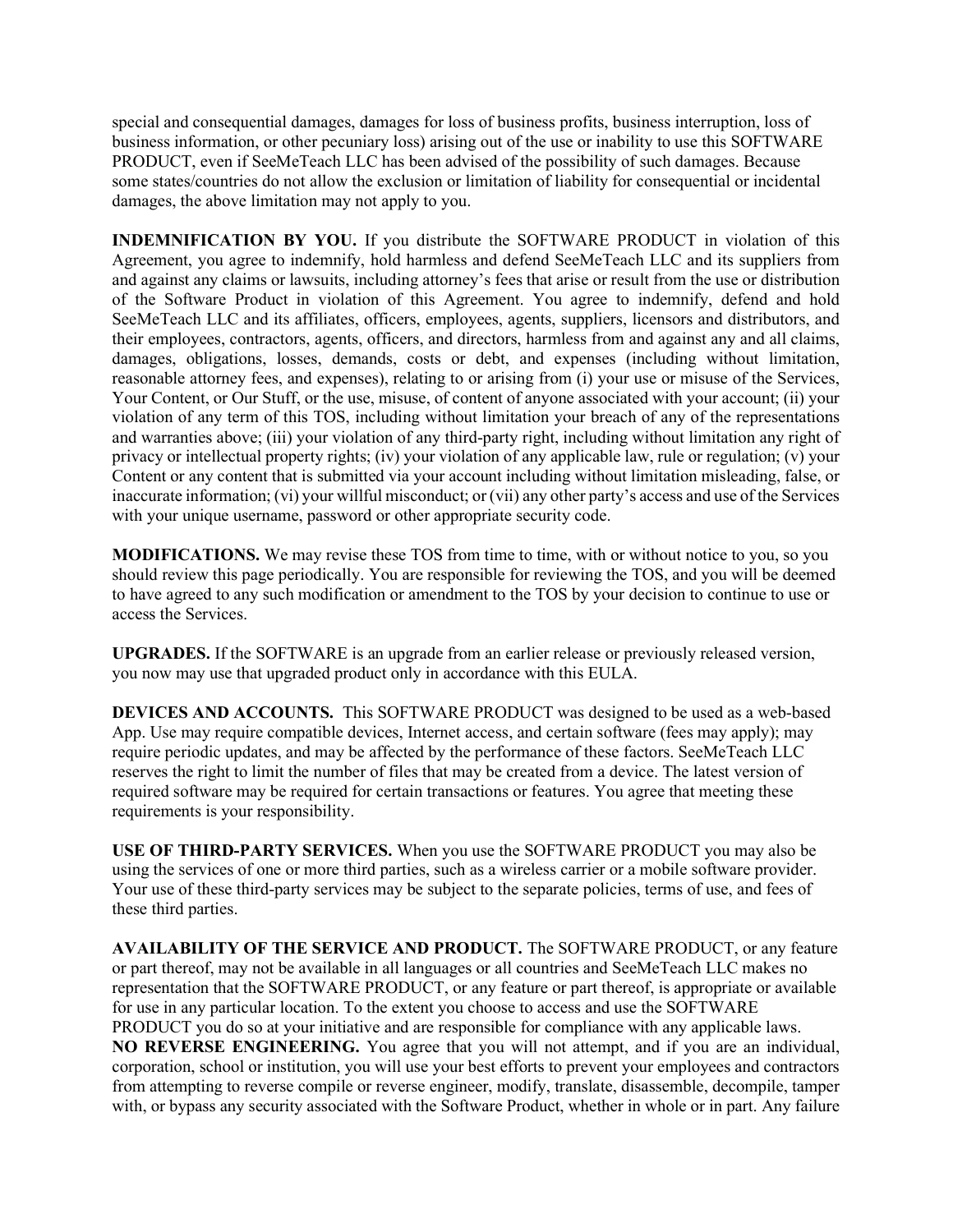to comply with the above or any other terms and conditions contained herein will result in the automatic termination of this license and the reversion of the rights granted hereunder to SeeMeTeach LLC.

DISCLAIMER OF WARRANTY. The Software is provided "AS IS" without warranty of any kind. SeeMeTeach LLC and its suppliers disclaim and make no express or implied warranties and specifically disclaim the warranties of merchantability, fitness for a particular purpose and non-infringement of thirdparty rights. The entire risk as to the quality and performance of the Software is with you. Neither SeeMeTeach LLC nor its suppliers warrant that the functions contained in the Software will meet your requirements or that the operation of the Software will be uninterrupted or error-free. SeeMeTeach LLC IS NOT OBLIGATED TO PROVIDE ANY UPDATES TO THE SOFTWARE. SeeMeTeach LLC shall use reasonable skill and due care in providing the Service, but, to the greatest extent permissible by applicable law, SeeMeTeach LLC does not guarantee or warrant that any content you may store or access through the service will not be subject to inadvertent damage, corruption, loss, or removal under the terms of this agreement, and SeeMeTeach LLC shall not be responsible should such damage, corruption, loss or removal occur. It is your responsibility to maintain an appropriate alternate backup of your information and data.

GOVERNMENT END USERS. If you are a U.S. Government end-user, we are licensing the SOFTWARE PRODUCT to you as a "Commercial Item" as that term is defined in the U.S. Code of Federal Regulations (see 48 C.F.R. § 2.101), and the rights we grant you to the SeeMeTeach ® Software are the same as the rights we grant to all others under these Terms of Use.

## YOUR USE OF THE SOFTWARE PRODUCT AND SERVICE – ACCOUNT, CONTENT, AND **CONDUCT**

YOUR ACCOUNT. As a registered user of the SOFTWARE PRODUCT, you must establish an account. When you sign up for an account at SeeMeTeach ®, you may be asked to provide your name, a valid email address and other contact information requested to complete the signup process. Your login may only be used by one person, but you may create logins for as many people as your plan allows. You are responsible for maintaining the security of your account and password, for providing accurate and complete information, for keeping your account information current, and for the activities of all users and logins associated with your account. You further acknowledge and agree that the SOFTWARE PRODUCT is designed and intended for use on an individual basis and you should not share your account and/or password details with another individual. Provided we have exercised reasonable skill and due care, SeeMeTeach LLC shall not be responsible for any losses arising out of the unauthorized use of your account resulting from you not following these rules.

You must notify SeeMeTeach LLC immediately of any breach of security or unauthorized use of your account. SeeMeTeach LLC cannot and will not be liable for any loss or damage from any unauthorized use of your account or your failure to comply with these obligations. You may not use the Service for any purpose that is competitive to SeeMeTeach LLC as determined solely by SeeMeTeach LLC.

To use the SOFTWARE PRODUCT, you must enter your ID and password to authenticate your account. You agree to provide accurate and complete information when you register with SeeMeTeach LLC, and as you use the SOFTWARE Product. You agree that SeeMeTeach LLC may store and use the Registration Data you provide for use in maintaining your account. By providing SeeMeTeach LLC your email address you consent to our using the email address to send you Service-related notices, including any notices required by law, in lieu of communication by postal mail. We may also use your email address to send you other messages, such as changes to features of the Service.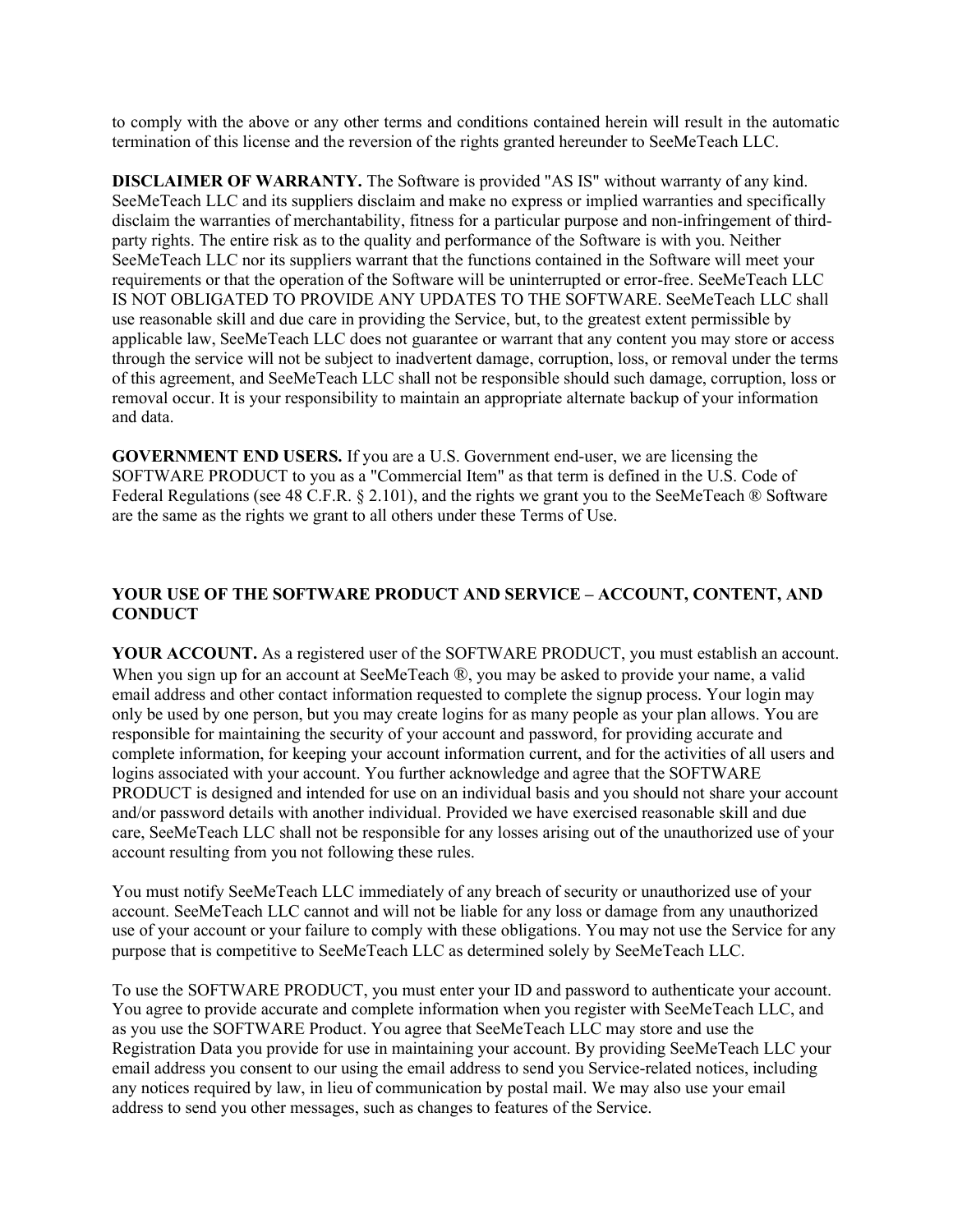### CONTENT SUBMITTED OR MADE AVAILABLE BY YOU ON THE SERVICE

1. CONTENT. "Content" means any information that may be generated or encountered through the use of the Service, such as data files, device characteristics, written text, software, music, graphics, photographs, images, sounds, videos, messages and any other like materials. You understand that all Content, whether publicly posted or privately transmitted on the Service is the sole responsibility of the person from whom such Content originated. This means that you, and not SeeMeTeach LLC, are solely responsible for any Content you upload, download, post, email, transmit, store or otherwise make available through your use of the Service. You understand that by using the Service you may encounter Content that you may find offensive, indecent, or objectionable and that you may expose others to Content that they may find objectionable. SeeMeTeach LLC does not control the Content posted via the Service, nor does it guarantee the accuracy, integrity or quality of such Content. You understand and agree that your use of the Service and any Content is solely at your own risk.

If you are an Educator, you represent and warrant that you have permission and authorization from your school and/or district to use the Services as part of your curriculum and that you are entering into this TOS on behalf of your school and/or district. For COPPA compliance, you represent and warrant that you shall not permit children under 13 to provide personal information to the Service unless you have the requisite authority under COPPA to consent to the Service collecting such personal information from children and that you shall be responsible for managing your account and providing any instructions necessary to ensure the personal information of children under 13 is maintained and used in compliance with COPPA and the scope of your authority to provide parental consent.

In connection with Your Content, you affirm, represent and warrant the following:

- You have the written consent of every identifiable natural person in Your Content, if any, to use such person's name or likeness in the manner contemplated by the Service and this TOS, and each such person has released you from any liability that may arise in relation to such use;
- You have obtained and are solely responsible for obtaining all consents as may be required by law to post and/or publish any of Your Content relating to a third party;
- Your Content and SeeMeTeach LLC's use thereof as contemplated by this TOS and the Service will not violate any law or infringe any rights of any third party, including but not limited to any intellectual property rights and privacy rights, including without limitation, any and all copyright rights, mask work rights, moral rights, rights of publicity, trademark, trade dress and service mark rights, goodwill, trade secret rights, and other intellectual property rights; and
- SeeMeTeach LLC may exercise the rights to Your Content granted under this TOS without liability for payment of any guild fees, residuals, payments, fees, or royalties payable under any collective bargaining agreement or otherwise.

We may review your conduct and Your Content for compliance with these TOS and our Acceptable Use Policy below. With that said, we have no obligation to do so. We aren't responsible for the content people post and share via the Services. If you provide us any comments or suggestions regarding the Services or any enhancements or improvements to the Services ("Ideas"), you agree that we may use those Ideas in any way without any obligation or payment to you, and/or to disclose the Idea on a non-confidential basis or otherwise to anyone. You further acknowledge that by acceptance of your submission SeeMeTeach LLC does not waive any rights to use similar or related ideas previously known SeeMeTeach LLC, or developed by its employees, or obtained from sources other than you.

2. OWNERSHIP. SeeMeTeach LLC does not claim ownership of the materials and/or Content you submit or make available on the Service. However, by submitting or posting such Content on areas of the Service that are accessible by the public or other users with whom you consent to share such Content, you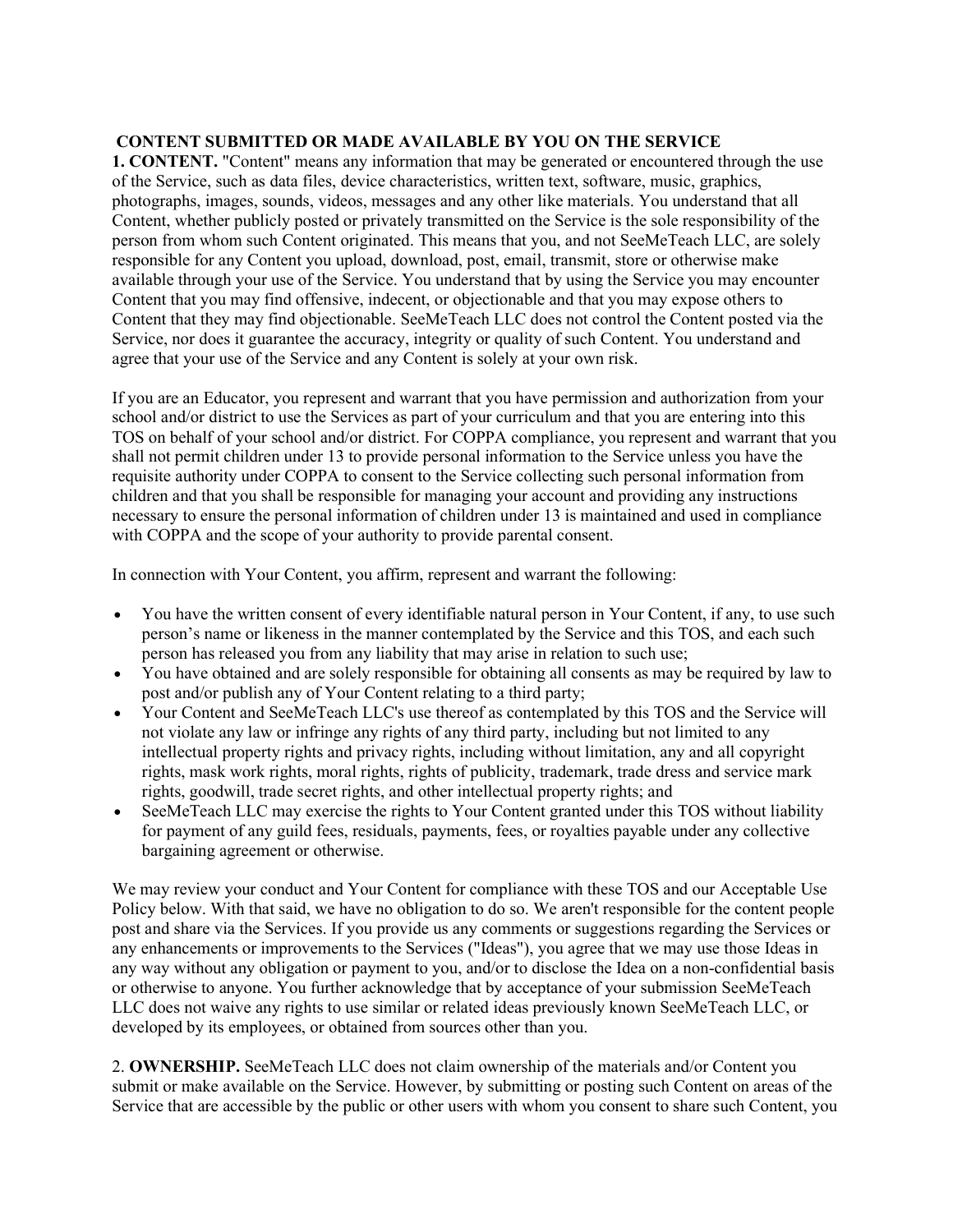grant SeeMeTeach LLC a worldwide, royalty-free, non-exclusive license to use, distribute, reproduce, modify, adapt, publish, translate, publicly perform and publicly display such Content on the Service solely for the purpose for which such Content was submitted or made available, without any compensation or obligation to you. You agree that any Content submitted or posted by you shall be your sole responsibility, shall not infringe or violate the rights of any other party or violate any laws, contribute to or encourage infringing or otherwise unlawful conduct, or otherwise be obscene, objectionable, or in poor taste. By submitting or posting such Content on areas of the Service that are accessible by the public or other users, you are representing that you are the owner of such material and/or have all necessary permissions, rights, licenses, and authorization to distribute it.

3. TRANSMISSION. You understand that in order to provide the Service and make your Content available thereon, SeeMeTeach LLC may transmit your Content across various public networks, in various media, and modify or change your Content to comply with technical requirements of connecting networks or devices or computers. You agree that the license herein permits SeeMeTeach LLC to take any such actions.

4. REMOVAL OF CONTENT. You acknowledge that SeeMeTeach LLC is not responsible or liable in any way for any Content provided by others and has no duty to pre-screen such Content. However, SeeMeTeach LLC reserves the right at all times to determine whether Content is appropriate and in compliance with this Agreement, and may pre-screen, move, refuse, modify and/or remove Content at any time, without prior notice and in its sole discretion, if such Content is found to violate this Agreement or is otherwise objectionable.

5. ACCESS TO YOUR ACCOUNT AND CONTENT. SeeMeTeach LLC reserves the right to take steps SeeMeTeach LLC believes are reasonably necessary or appropriate to enforce and/or verify compliance with any part of this Agreement.

6. BACK UP YOUR CONTENT. D. SeeMeTeach LLC as part of the standard function of the App, will provide cloud-based storage, for the user. Your SEEMETEACH ® data will be synced with cloud storage so you can access your observations. The particular cloud storage used may change depending on price and need. SeeMeTeach LLC, on its own accord, may decide to no longer provide cloud storage for the user. SeeMeTeach LLC shall use reasonable skill and due care in providing the Service, but SeeMeTeach LLC does not guarantee or warrant that any Content you may store or access through the Service will not be subject to inadvertent damage, corruption or loss.

## YOUR CONDUCT. SeeMeTeach ® LLC Acceptable Use Policy

You're responsible for your conduct, Your Content and the conduct and content of all users associated with your account. You must comply with our Acceptable Use Policy herein. Our Stuff, including without limitation, the content of other users using the Services may be protected by others' intellectual property rights and you must not copy, upload, download or share content unless you have the right to do so.

You agree not to misuse the Services or help anyone else to do so. For example, you will not do any of the following in connection with the Services:

1. upload, download, post, email, transmit, store or otherwise make available any Content that is unlawful, harassing, threatening, harmful, tortious, defamatory, libelous, abusive, violent, obscene, vulgar, invasive of another's privacy, hateful, racially or ethnically offensive, or otherwise objectionable;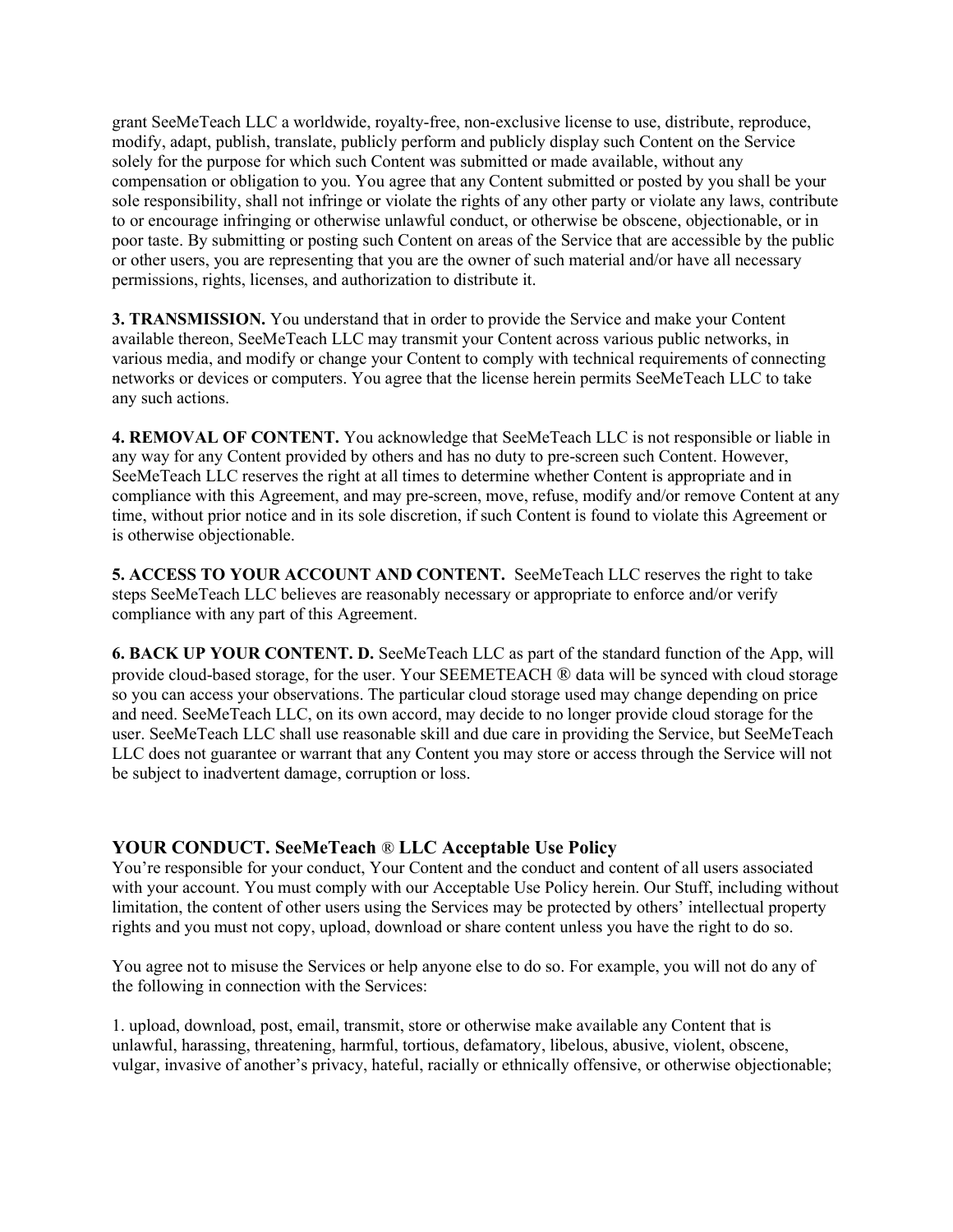2. stalk, harass, threaten or harm another, or advocate bigotry or hatred against any person or group of people based on their race, religion, ethnicity, sex, gender identity, sexual preference, disability, or impairment; publish or share materials that are unlawfully pornographic or indecent, or that contain extreme acts of violence; violate the law in any way, including storing, publishing or sharing material that's fraudulent, defamatory, or misleading;

3. if you are an adult, request personal or other information from a minor (any person under the age of 18 or such other age as local law defines as a minor) who is not personally known to you, including but not limited to any of the following: full name or last name, home address, zip/postal code, telephone number, picture, or the names of the minor's school, church, athletic team or friends;

4. pretend to be anyone or any entity, you are not — you may not impersonate or misrepresent yourself as another person (including celebrities), entity, another SeeMeTeach ® user, employee, or a civic or government leader, or otherwise misrepresent your affiliation with a person or entity. SeeMeTeach LLC reserves the right to reject or block any SOFTWARE PRODUCT ID or email address which could be deemed to be an impersonation or misrepresentation of your identity or a misappropriation of another person's name or identity;

5. engage in any copyright infringement or other intellectual property infringement (including uploading any content to which you do not have the right to upload), or disclose any trade secret or confidential information in violation of a confidentiality, employment, or nondisclosure agreement;

6. post, send, transmit or otherwise make available any unsolicited or unauthorized email messages, advertising, promotional materials, junk mail, spam, or chain letters, including, without limitation, bulk commercial advertising, and informational announcements; send altered, deceptive or false sourceidentifying information, including "spoofing" or "phishing"; promote or advertise products or services other than your own without appropriate authorization;

7. forge any TCP-IP packet header or any part of the header information in an email or a news-group posting, or otherwise putting information in a header designed to mislead recipients as to the origin of any Content transmitted through the Service ("spoofing");

8. upload, post, email, transmit, store or otherwise make available any material that contains viruses or any other computer code, files or programs designed to harm, interfere or limit the normal operation of the Service (or any part thereof), or any other computer software or hardware;

9. interfere with or disrupt the Service (including accessing the Service through any automated means, like scripts or web crawlers), or any servers or networks connected to the Service, or any policies, requirements or regulations of networks connected to the Service (including any unauthorized access to, use or monitoring of data or traffic thereon); interfere with or disrupt any user, host, or network, for example by sending a virus, overloading, flooding, spamming, or mail-bombing any part of the Services;

10. plan or engage in any illegal activity; and/or probe, scan, or test the vulnerability of any system or network; breach or otherwise circumvent any security or authentication measures;

11. gather and store personal information on any other users of the Service to be used in connection with any of the foregoing prohibited activities.

12. share a video of students or the teacher, with other users who wouldn't normally observe those students or teacher, unless the user has obtained permission as dictated by school or district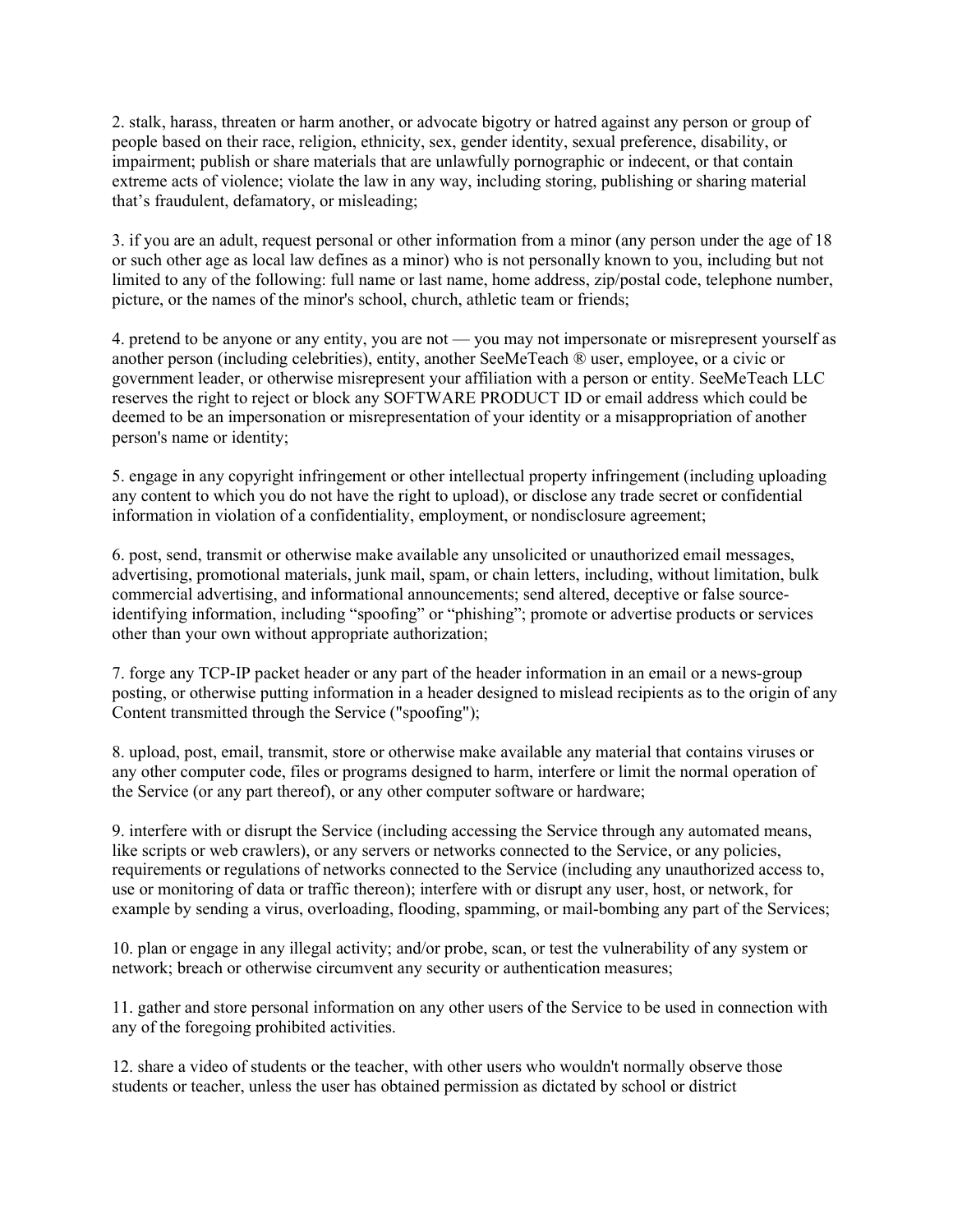13. not under any circumstances, duplicate, or copy, any segment of, or all of the video captured and used by any user or Team Member, nor distribute any such video segments in any manner; reproduce, duplicate, copy, sell, resell or exploit any portion of the Service, use of the Service, or access to the Service without the express written permission by SeeMeTeach LLC;

14. NOT profit from use of SeeMeTeach ® Software PRODUCT or CONTENT in the U.S. or internationally; registration and payment allows a single user, school, institution, or entity to only use the Software Product for observation and feedback purposes, or research, but does not permit them to profit from using the Software Product in any manner, such as consulting or contract work, or use in any form in any business, unless prior arrangement has been made with SeeMeTeach LLC in the form of a licensing agreement made with official representatives of SeeMeTeach LLC. While an individual or entity may use the SOFTWARE PRODUCT to enhance exposure and awareness of the SOFTWARE PRODUCT to individuals, schools, or institutions, they may not offer services that incorporate the use of the SOFTWARE PRODUCT in any manner that intends or serves to generate any payment to an individual, company, or business entity, or use for any activity that might potentially profit that individual, company or business entity. As an example, but not limited to such, consultants contracted and paid to provide assessments regarding the impact of grant activities on teachers, students, curriculum or classrooms, or consultants providing assessments or evaluations in any form using the SOFTWARE PRODUCT, need to secure a licensing agreement from SeeMeTeach LLC before use of the SOFTWARE PRODUCT.

EVALUATION and TRIAL USER. You may be able to evaluate the SOFTWARE PRODUCT by registering for a free trial. As a registered user, you are operating the SOFTWARE PRODUCT under the full terms of this agreement.

## PAYMENT & SUPPORT TERMS

PAID SUBSCRIPTIONS. The License is effective for the subscription term set forth in your Transaction Documents ("Subscription Term") and each subsequent renewal term unless terminated in accordance with this Agreement. If no Subscription Term is specified in your Transaction Documents, the default Subscription Term is 12 months from the date that the Software or Services were purchased. Your subscription renewal of the Subscription Term constitutes your acceptance of and agreement to the thencurrent version of the SOFTWARE PRODUCT License Agreement.

PAYMENT AUTHORIZATION. YOU AGREE THAT WE OR OUR AUTHORIZED PARTNER MAY CHARGE THE CREDIT OR DEBIT CARD ACCOUNT OR OTHER PAYMENT DEVICE YOU PROVIDED FOR ALL AMOUNTS YOU OWE RELATED TO YOUR PURCHASE, INCLUDING ANY SUBSCRIPTION RENEWALS. YOU AGREE TO NOTIFY US PROMPTLY OF ANY CHANGE IN YOUR CARD ACCOUNT NUMBER OR EXPIRATION DATE OR OTHER PAYMENT INFORMATION. FOR CREDIT AND DEBIT CARDS, YOU AGREE THAT WE MAY UPDATE SUCH INFORMATION WITH UPDATES RECEIVED DIRECTLY OR INDIRECTLY FROM YOUR CARD ISSUER AND THE RELEVANT CARD NETWORK AND WE MAY USE THE UPDATED CARD INFORMATION TO CHARGE AMOUNTS YOU OWE US. THIS WILL SERVE AS YOUR CONSENT FOR YOUR CARD OR PAYMENT DEVICE TO BE CHARGED OR DEBITED.

All information that you provide in connection with a purchase or transaction or other monetary transaction interaction with SeeMeTeach ® LLC must be accurate, complete, and current. You may change your payment method by changing the information in your Paid account.

AUTOMATIC RENEWAL. You agree that your paid subscription will be automatically renewed. You authorize us or our authorized partner to charge your card or payment device on file within 30-days of your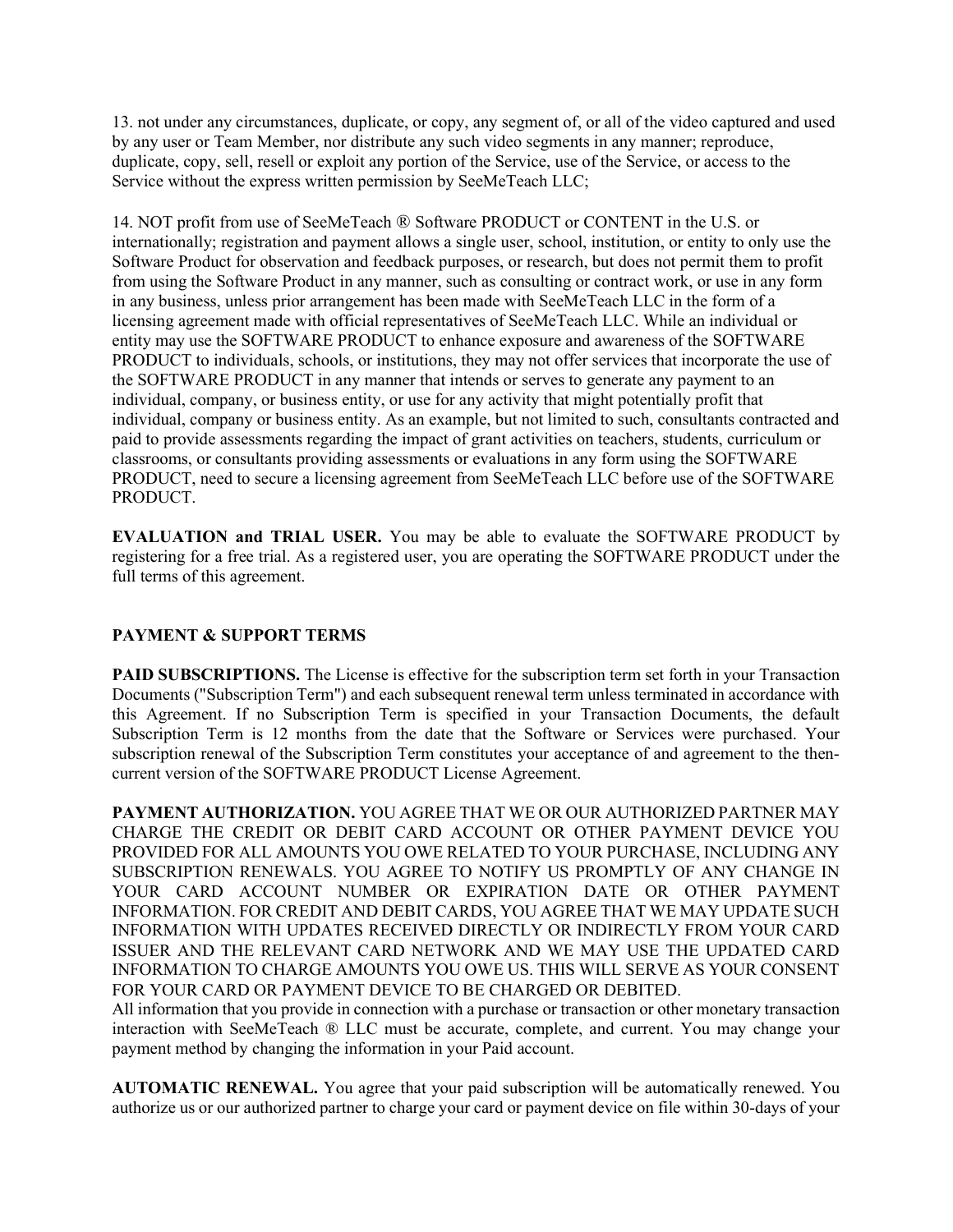subscription expiration date, at the renewal term subscription price in effect at the time the renewal. Pricing is subject to change. Your subscription is ongoing and will continue until you cancel. If you would like additional information or to cancel your subscription or modify your auto-renewal settings, log onto your Account page or contact Customer Support. Before your Subscription Term expires, we will send a notice to the e-mail address listed in your account profile, informing you of the upcoming renewal. If, at the time of renewal your Software and Services have been renamed, upgraded or replaced by a new offering with reasonably comparable features ("Replacement"), we may, at our discretion, automatically renew your subscription with the Replacement for no more than the undiscounted subscription price of the Replacement.

ANY TIME AFTER PURCHASING A SUBSCRIPTION, YOU MAY TURN OFF AUTOMATIC RENEWAL BY ACCESSING YOUR ONLINE ACCOUNT PAGE OR CONTACTING CUSTOMER SERVICE. IF YOU DO NOT WISH TO BE AUTOMATICALLY RENEWED, YOU MUST TURN OFF AUTOMATIC RENEWAL MORE THAN 30 DAYS BEFORE YOUR SUBSCRIPTION TERM EXPIRES. IF YOU DO NOT TURN OFF AUTOMATIC RENEWAL, YOUR SUBSCRIPTION WILL CONTINUE FOR THE RENEWAL TERM UNDER THE AGREEMENT IN EFFECT AT THE TIME OF EACH RENEWAL UNLESS IT IS CANCELED BY YOU (OR TERMINATED BY US PURSUANT TO THIS AGREEMENT). TURNING OFF AUTOMATIC RENEWAL WILL DISCONTINUE ANY PREMIUM FEATURES AND SERVICES THAT WE OFFER EXCLUSIVELY TO SUBSCRIBERS WHO ARE ENROLLED IN AUTOMATIC RENEWAL AND HAVE PAID FOR THEIR SUBSCRIPTION.

PRICE CHANGES. Prices are subject to change. We may change the subscription fees for our Paid versions of the Services in effect but will give you advance notice of these changes via a message to the email address associated with your account. Any price changes will take effect following such notice.

CANCELLATION and REFUNDS. You may cancel your subscription at any time. Cancellation requests must be received at least one full calendar day prior to your next renewal date to avoid by charged for the next Subscription Period's subscription. Cancellation requests received after that shall take effect the following Subscription Period. Except as provided by our Refund Policy, canceling your subscription or terminating this Agreement will not result in a retroactive refund or pro-ration of fees paid based on cancellation date. Canceling your subscription or terminating this Agreement will stop future recurring fees, and you will have access to the subscribed Software and Services until the end of the then-current Subscription Term. Users can notice a debit in their CC and have received a receipt from SeeMeTeach LLC through Email which will give information regarding Auto-renewal.

DATA CHARGES. You are responsible for any charges incurred with your data- or mobile-service provider in connection with your use of the Software or Services, including any overage and penalties assessed for exceeding your data or minute allowance, or use of domestic or international short message service.

SUPPORT. If your Software Product and Services qualify for technical support and you have a current paid subscription, you will receive technical support in accordance with our current standard-support offerings. Not all Software and Services qualify for technical support. Consult your terms of service, as applicable, for information regarding technical support and additional options. Our standard-support offerings, policies, and procedures may change from time to time and may vary by country. Any obligation we may have to support the previous version of the Software and Services ends when an upgrade, modified or later version, or other updates to the Software and Services ("Update") becomes available.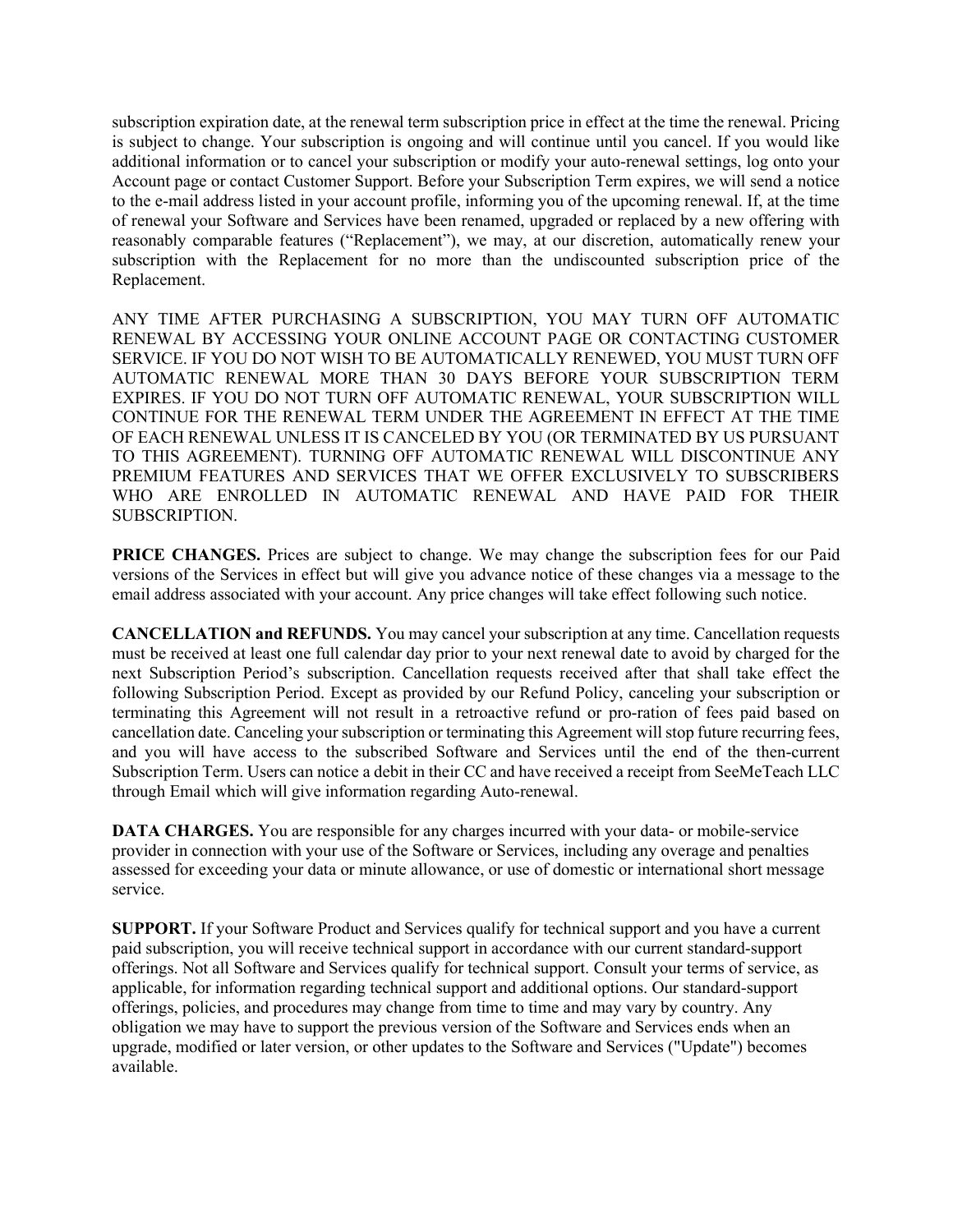UPDATES. We may offer automatic updates to the SOFTWARE PRODUCT at any time and without notice to you. These updates may include bug fixes, feature enhancements or improvements, or entirely new versions of the Software. For your convenience and to ensure that the Software PRODUCT used includes new features that we develop, by agreeing to this Agreement you give us permission to activate Updates as web-app background installations. Any Updates or technical support provided for the Software Product is at our sole discretion and may be discontinued at any time.

CHANGES TO THIS AGREEMENT. For paid subscriptions, you accept changes to this Agreement by renewing the subscription, and the updated Agreement with the change(s) will be effective upon such renewal of your subscription. If you do not agree to the Agreement as amended, then you must reject the changes by turning off auto-renewal and cease use of the Software Product or Services at the end of the Subscription Term.

TERMINATION. We may terminate this Agreement if you fail to comply with the terms of this Agreement. You may terminate the License prior to the expiration of the term by permanently erasing the Software and Services from your devices and canceling your account with us. We may at any time, under certain circumstances and without prior notice, immediately terminate or suspend all or a portion of your Account and/or access to the Service. Cause for such termination shall include: (a) violations of this Agreement or any other policies or guidelines that are referenced herein and/or posted on the Service; (b) a request by you to cancel or terminate your Account; (c) a request and/or order from law enforcement, a judicial body, or other government agency; (d) where provision of the Service to you is or may become unlawful; (e) unexpected technical or security issues or problems; (f) your participation in fraudulent or illegal activities; or (g) failure to pay any fees owed by you in relation to the Service. Any such termination or suspension shall be made by SeeMeTeach LLC in its sole discretion and SeeMeTeach LLC will not be responsible to you or any third party for any damages that may result or arise out of such termination or suspension of your Account and/or access to the Service. In addition, SeeMeTeach LLC may terminate your Account if (a) your Account has been inactive for one (1) year; or (b) there is a general discontinuance or material modification to the Service or any part thereof. Any such termination or suspension shall be made by SeeMeTeach LLC in its sole discretion and SeeMeTeach LLC will not be responsible to you or any third party for any damages that may result or arise out of such termination or suspension of your Account and/or access to the Service, and will not refund pro-rata any pre-paid fees or amounts if termination is due to the terms listed within.

If this Agreement expires or is terminated, (i) you will no longer be authorized to use or access the Software and Services, including any online storage or backup services, (ii) we may cancel or close your account. Upon termination or expiration, we will follow our standard policies to delete any of your online stored or backed-up information, text, files, links, images or other materials provided to us ("Content"). It is your responsibility to store or backup your Content elsewhere before this Agreement expires or is terminated. We are not responsible for giving you a copy of your Content.

You may terminate your SOFTWARE PRODUCT account and/or stop using the Service at any time. If you wish to stop using the SOFTWARE PRODUCT you may simply stop using it and cancel your account. If you are not going to continue using the observation app within one year, before you cancel your account, delete any observations from the Dashboard and any observations that are Archived in your account. Any fees paid by you prior to your termination are nonrefundable (except as expressly permitted otherwise by this Agreement

SECURITY. SeeMeTeach LLC uses commercially reasonable physical, managerial, and technical safeguards to preserve the integrity and security of your personal information and implement your privacy settings. However, we cannot guarantee that unauthorized third parties will never be able to defeat our